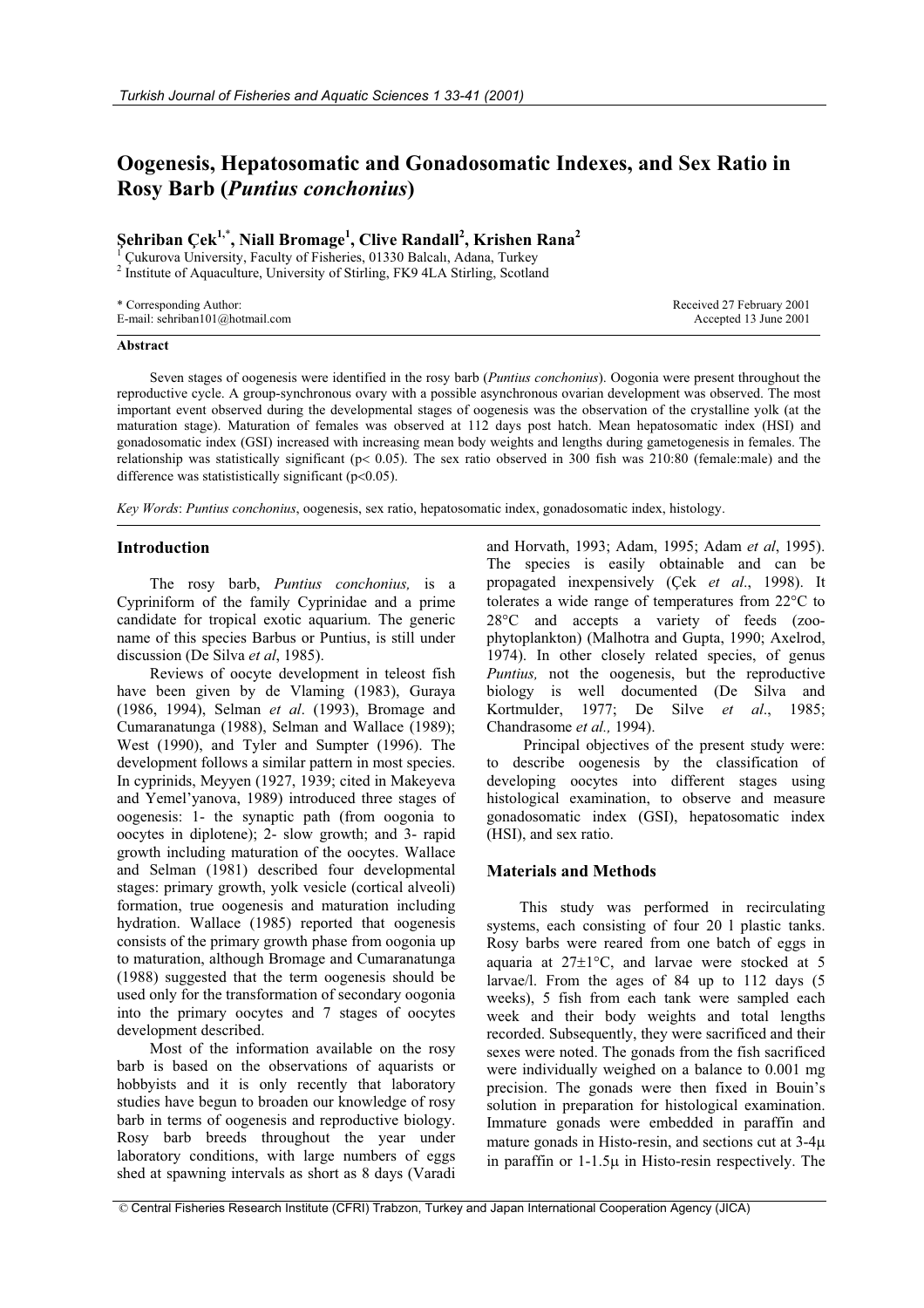sections were stained with Haematoxylin and eosin, Periodic Acid-Schiff (PAS), and Polychrome, prior to assesment of the stage of gametogenesis. All the slides were examined under 2 light microscopes. All data are presented as mean  $\pm$  sd. Statistical analysis was conducted according to Zar (1984) and Fowler and Cohen (1987) using the Minitab Statistical Package.

Linear regression analysis was used to determine the relationships between GSI, HIS, body weight, and length of species. Analysis of covariance was used to determine if the regression lines of GSI and HSI versus body weight and length varied significantly throughout oogenesis. GSI and HSI (de Vlaming *et al*., 1982; Delahunty and de Vlaming, 1980) were calculated as follows:  $GSI = (L+R) \times 100/BW$ ; HSI =  $LW \times 100/BW$ ; where GSI = gonadosomatic index; LW= liver weight (g); L = left ovary weight (g); R = right ovary weight (g);  $BW = body$  weight (g).

The ChiSquare  $(X^2)$  test was used to test whether the sex ratios observed were significantly different from the expected sex ratios (Fowler and Cohen, 1987).

#### **Results**

Oocytes were classified by developmental stage. Classification was based on the histological criteria outlined in Table 1, adapted from Bromage and Cumaranatunga (1988).

**Table 1.** Phases of Oocyte Growth in *Puntius conchonıus,* based on histological criteria.

|                                                                               | a) Chromatin<br>nucleolar | a) Oocytes possessed a spherical nucleus, with chromatin-threads and a large nucleolus in<br>the nucleoplasm. The nucleus was surrounded by cytoplasm. At the beginning of this<br>stage oocytes were within a nest and all of them were in the same phase of meiotic<br>prophase. At the end of this stage the oocytes left the nest (Çek et al., 1998).                                                                                                                                                                                                                                                                                                                                                                                                                                                                                                                                                                                                                                                                                                                                                                                                                                          |
|-------------------------------------------------------------------------------|---------------------------|----------------------------------------------------------------------------------------------------------------------------------------------------------------------------------------------------------------------------------------------------------------------------------------------------------------------------------------------------------------------------------------------------------------------------------------------------------------------------------------------------------------------------------------------------------------------------------------------------------------------------------------------------------------------------------------------------------------------------------------------------------------------------------------------------------------------------------------------------------------------------------------------------------------------------------------------------------------------------------------------------------------------------------------------------------------------------------------------------------------------------------------------------------------------------------------------------|
| Primary Growth Phase<br>(PGP)                                                 | b) Perinucleolar st       | b) The Balbiani bodies occurred in the ovary 45-65 days after hatching. Oocytes were<br>subdivided into 3 phases according to the position of their Balbiani bodies. In the first<br>stage (stage 2a), the Balbiani bodies were located close to the nuclear envelope and<br>stained strongly basophilic. In stage 2b, Balbiani bodies were distributed all over the<br>cytoplasm. Balbiani bodies migrated to the periphery of the oocytes cytoplasm. In the<br>mean time ovarian cavity was formed and the ovary remained continued to curve inwards<br>as it enlarged (Figure 1).                                                                                                                                                                                                                                                                                                                                                                                                                                                                                                                                                                                                               |
| Secondary Growth Phase (SGP), was divided into 3 stages;<br>stages 3, 4 and 5 | Stage 3 Oocytes           | Cortical vesicles were detected for the first time. These were usually spherical structures<br>that appeared at random at various depths in the ooplasm. They provided the first<br>evidence for initiation of the secondary growth phase. They appeared usually as empty<br>unstained vacuoles.<br>The cytoplasm close to the nucleus was more compact and more basophilic then the outer<br>layer of oocytes. This stage was first detected at 70 days of age (Çek et al., 1998).                                                                                                                                                                                                                                                                                                                                                                                                                                                                                                                                                                                                                                                                                                                |
|                                                                               | Stage 4 Oocytes           | The nucleus consists of many nucleoli and continues to enlarge, becoming very irregular<br>in shape. This stage was detectable at 94 days of age and the number of nucleolivaried<br>between 35-60.<br>The process of vacuolisation was completed by formation of two rows of vacuoles that<br>were not stained. The zona radiata was more conspicuous. (Figures 2 and 3).                                                                                                                                                                                                                                                                                                                                                                                                                                                                                                                                                                                                                                                                                                                                                                                                                         |
|                                                                               | Stage 5 Oocytes           | Yolk granules were first detectable only between vacuoles, and later in the cytoplasm free<br>from them (Figure 3). The nucleus showed a significant number of projections into the<br>cytoplasm. The nucleoli were pleomorphic and variable in size (Figures 4 and 5) and the<br>yolk pushed the vacuoles to the periphery of the oocytes and subsequently filled the whole<br>cytoplasm. The development of the eggshell was completed with the zona radiata and<br>chorion. The former underwent changes during ovarian maturation and increased rapidly<br>in size (Figure 5). The development of the zona radiata, from stage 4 to stage 6, is shown<br>in Figure 5, and the formation of the micropyle in Figure 6.<br>The micropyle cell (m), which is thought to subsequently form the micropyle, projected<br>into the follicular epithelium through the vitelline envelope, towards the oocytes (Figure<br>6). At this stage the nucleus was in the centre of the oocytes. This stage was observed at<br>the age of 15 weeks. From the end of stage 4, through stages 5 and 6, crystalline yolk was<br>clearly detected and gradually changed to non-crystalline yolk (Figures 4 and 7). |
| Maturation and<br>Hydration Phase                                             | Stages 6 and 7            | Stage 6 was distinguished by migration of the nucleus to the animal pole where it<br>remained, but the nuclear membrane disintegrated. The nucleus was smaller in size. The<br>nucleoli were smaller than the previous stage, and hardly distinguishable in the nucleus.<br>The layers of oocytes were thinner then those of stage 5 oocytes. Also during stage 6, an<br>increase in the size of the yolk platelets was observed as they became enlarged as a result<br>of hydration of the oocytes and slowly lost their crystalline structure. However, they did<br>not merge into a homogenous mass of yolk. As a result of these changes, the cytoplasm<br>was displaced into a peripheral rim surrounding the yolk (Figures 7 and 8).<br>At stage 7, the yolk granules enlarged as a result of hydration of the oocytes and lost their<br>crystalline structure but did not merge (Figures 9).                                                                                                                                                                                                                                                                                                |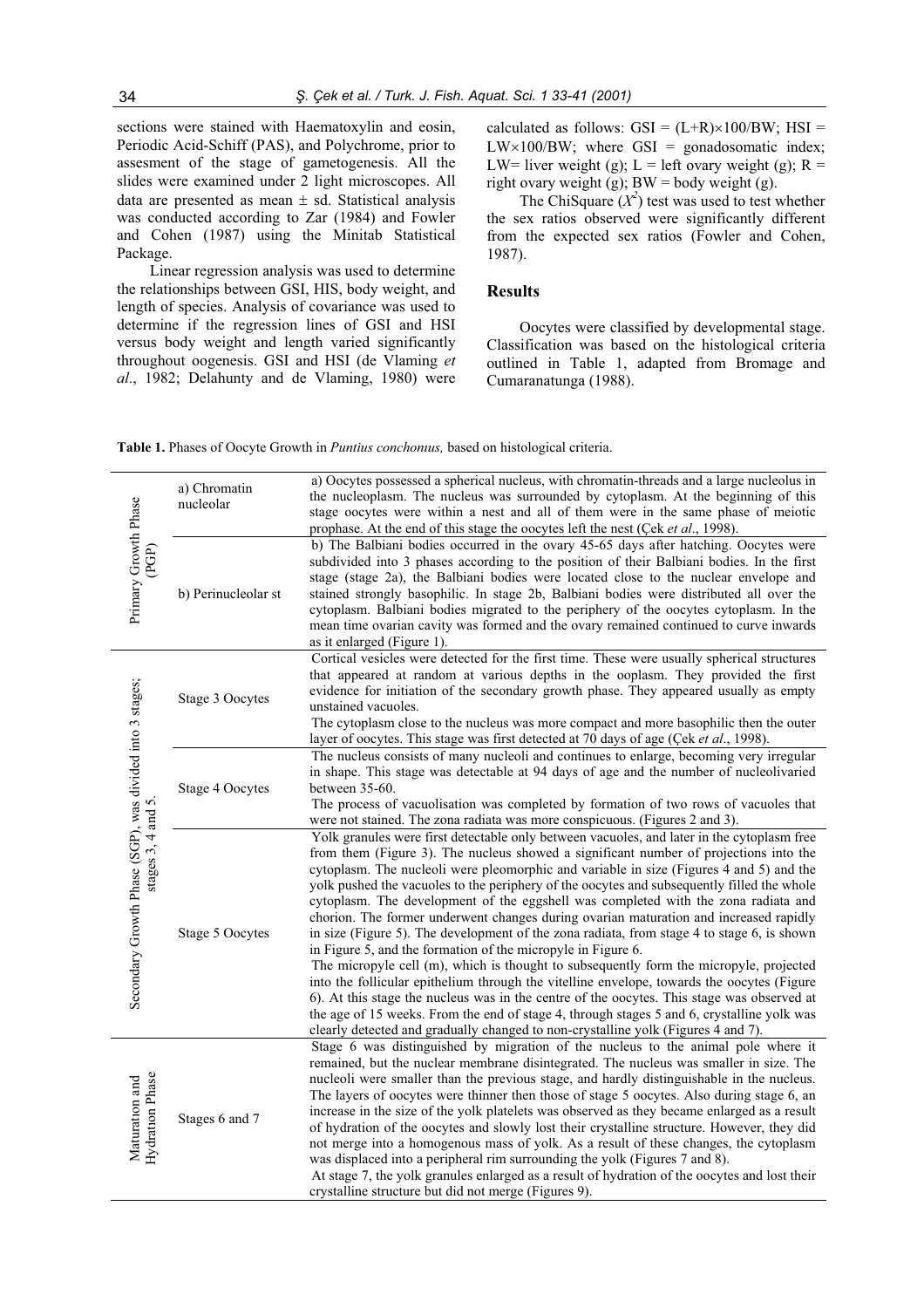

**Figure 1.** Transverse section of larvae, 65 days after hatching. Arrows show the development of ovarian cavity, (Oc); T, tunica;  $St_1$ , stage 1 oocytes;  $St_{2b}$ , stage 2b oocytes; LB, lampbrush chrosomes and oocytes at the different developmental stages, (Magnification×400).



Figure 2. A post spawning section of stage 4 oocytes. Oo, oogonia; St<sub>2a</sub> stage 2a oocytes; St<sub>4</sub>, stage 4 oocytes; Bv, Blood vessel. Th, theca, Zr, zona radiata; G, granulosa, (Magnification×1000).



Figure 3. Section of a stage 4 oocyte: arrows show the formation of yolk granules. Cv, cytoplasmic vesicle; Yg, yolk granules; Cp, cytoplasm; Th, theca; Zr, zona radiata; G, granulosa, (Magnification $\times 800$ ).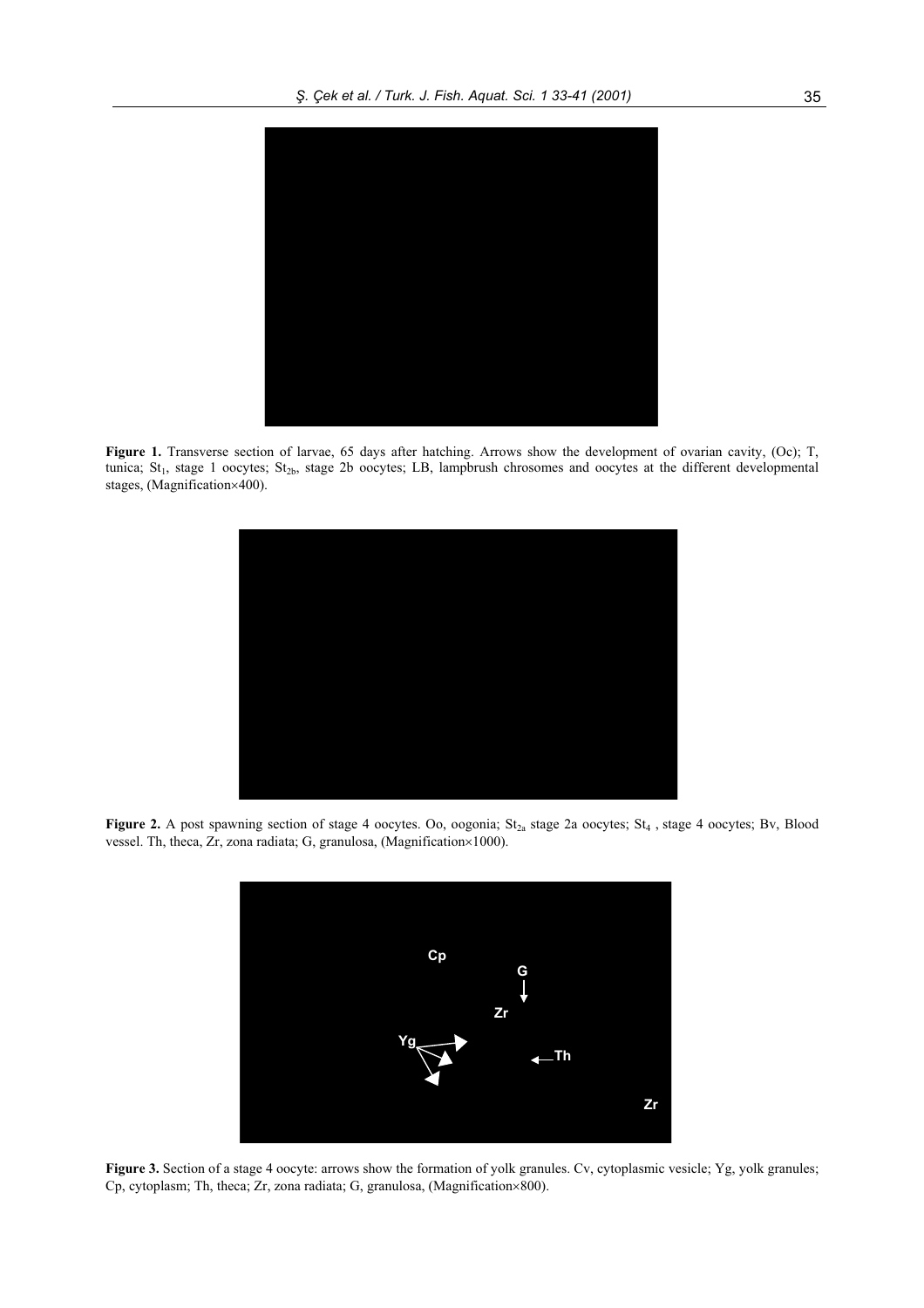

**Figure 4.** Unlabelled arrows show the movement of nucleoli to the centre of the nucleus (germinal vesicle breaking-down)  $St_6$ , stage 6 oocytes; Nu, nucleoli; Op, ooplasm; N, nucleus; Ne, nuclear envelope; Cry, crystalline yolk; Cv, cytoplasmic vesicle; Np, nucleoplasm, (Magnification×1000).



**Figure 5.** Section of stage 4, 5 and 6 oocytes, showing gradual changes in the zona radiata. C, connective tissue; Cv, cytoplasmic vesicle; Yg, yolk granules; Cp, cytoplasm; Th, theca; Zr, zona radiata; G, granulosa; St<sub>4a,</sub> stage 4 oocytes; St<sub>5,</sub> stage 5 oocytes;  $St_{6}$ , stage 6 oocytes , (Magnification×1000).



**Figure 6.** Section of ovary showing a stage 7 oocyte with micropyle. Mc, micropylar cell; M, micropyle; Th, theca; Zr, zona radiata; G, granulosa  $St_7$ , stage 7 oocytes, (Magnification×1000).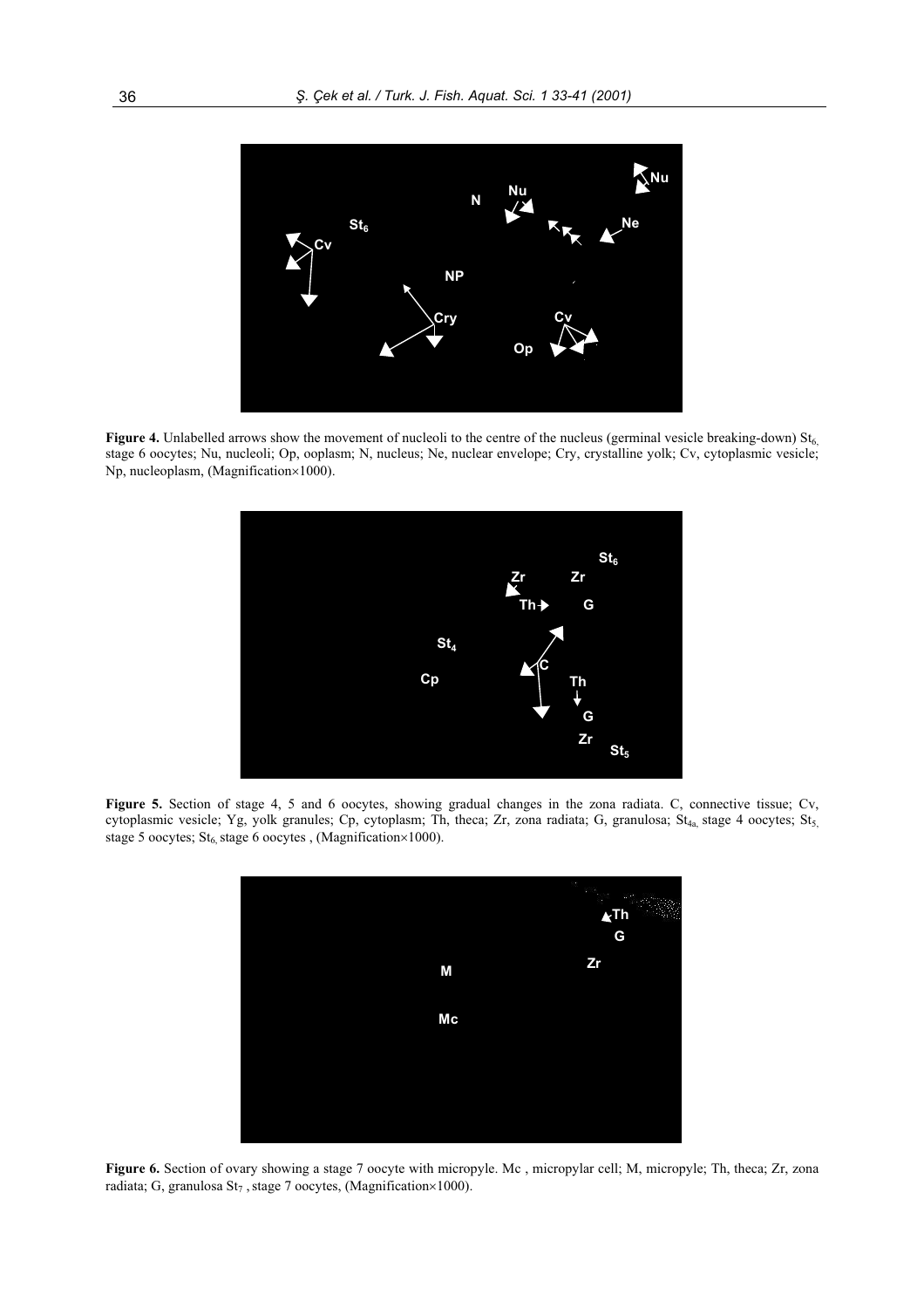

**Figure 7.** Vitellogenic oocytes of rosy barb showing morphological transformation of crystalline yolk. Or, Ooplasm rim; POF, post ovulatory follicles; N, nucleus; Nu, nucleoli; Syb, spherical yolk body (non crystalline yolk); M, micropyle; Th, theca; G, granulosa; Zr, zona radiata, (Magnification $\times$ 1000).



Figure 8. Section of stage 4 and 6 oocytes are showing the migration of the nucleus. St<sub>4</sub>, stage 4 oocyte; St<sub>6</sub>, stage 6 oocyte; Th, theca; G, granulosa; Zr, zona radiata; N, nucleus; Nu, nucleoli; M, micropyle, (Magnification×1000).



Figure 9. A proportion of oocytes at different developmental stages. Arrow indicates stage 7 oocytes with non-fluid and noncrystalline yolk, (Magnification $\times1000$ ).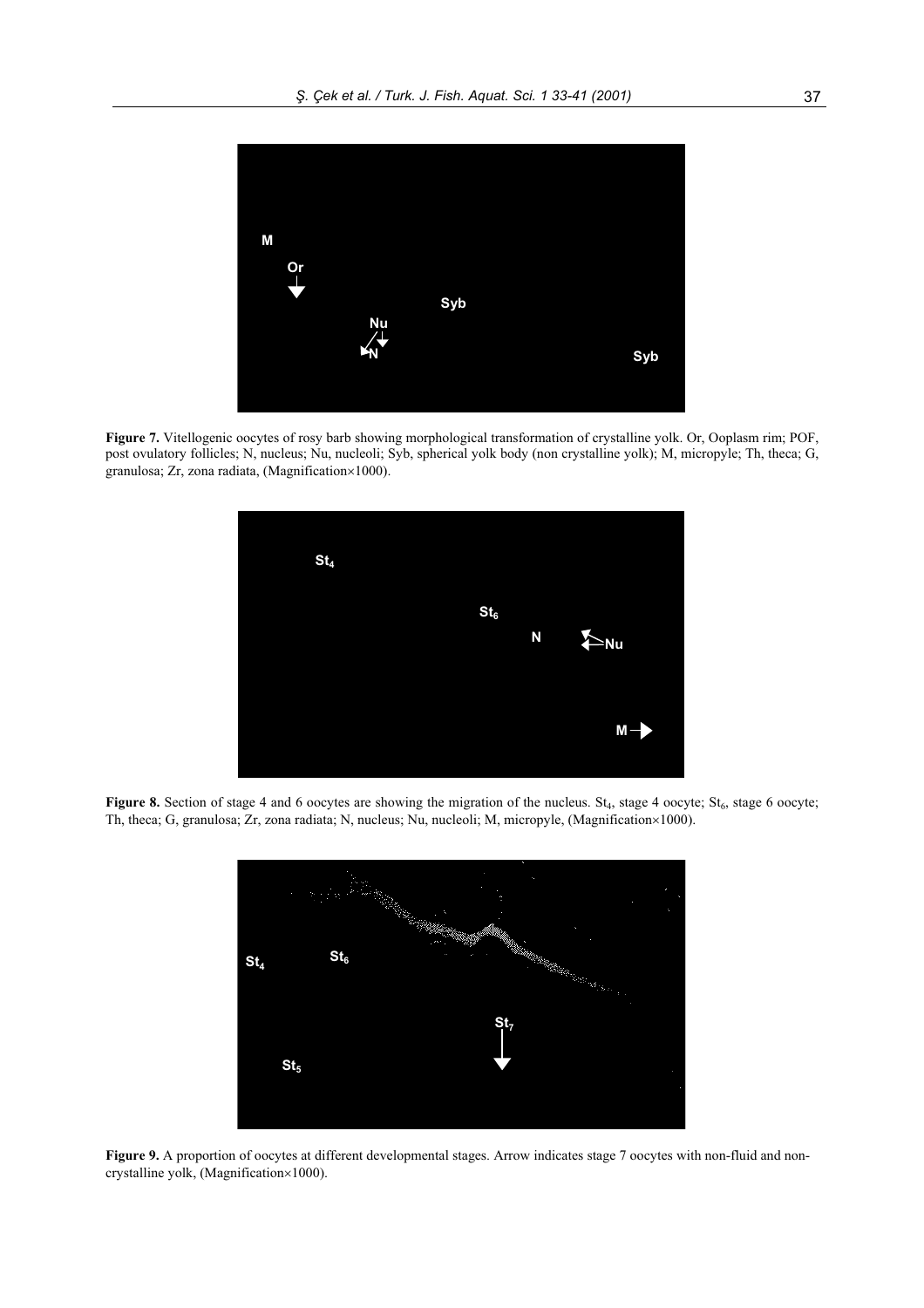## **GSI and HSI during gametogenesis**

GSI and HSI values in female specimen were plotted against fish weight and length during different stages of gametogenesis. Mean values of GSI and HSI increased with increasing mean body weight and length during gametogenesis in females (Figs. 10, 11 and 12). The relationship was statistically significant  $(P< 0.05)$ ; hence larger fish developed proportionately larger ovaries during gametogenesis (Table 2).



**Figure 10.** Changes in GSI (a) and HSI (b) during the 12-16 weeks development period, (Mean±sd,n=74)

The regression equations for female GSI (FGSI) and HSI (FHSI) with weight and length were:

FGSI =  $-7.39243+4.3534W$  (r=0.98; P< 0.05)  $FGSI = -42.1129 + 9.09373L (r=0.98; P<0.05)$ FHSI= $-1.22086+1.1663W$  (r=0.77; p < 0.05) FHSI= $-10.7704+2.4835L$  (r=0.77; p < 0.05)

where W and L were female weight, length respectively.



**Figure 11.** The relationship between GSI and body lenght (a) and weight (b) in female rosy barb during the 12-16 week of development period.

**Table 2.** Changes in the gonadosomatic index (GSI) and hepatosomatic index (HSI) values during the 12 - 16 weeks development period. (mean  $\pm$  sd; n= 74 female).

| Sampling time (weeks)       | 12               | 3                | 14               | 15               | 16               |
|-----------------------------|------------------|------------------|------------------|------------------|------------------|
| Total length (cm)           | $4.94 + 0.191$   | $5.00\pm0.232$   | $5.33\pm0.174$   | $5.40\pm0.396$   | $5.52 \pm 0.413$ |
| Weight $(g)$                | $2.35\pm0.277$   | $2.45 \pm 0.349$ | $3.18 + 0.321$   | $3.41 \pm 0.576$ | $3.48\pm0.853$   |
| Weight of left gonad (g)    | $0.03 \pm 0.013$ | $0.04 + 0.029$   | $0.08 \pm 0.039$ | $0.13 + 0.066$   | $0.13 \pm 0.034$ |
| Weight of right gonad $(g)$ | $0.03 \pm 0.028$ | $0.04\pm0.031$   | $0.09 \pm 0.030$ | $0.10 \pm 0.073$ | $0.14 \pm 0.042$ |
| Liver weight $(g)$          | $0.07 \pm 0.007$ | $0.07 \pm 0.018$ | $0.09 \pm 0.023$ | $0.09 \pm 0.028$ | $0.09 \pm 0.018$ |
| GSI $(\% )$                 | $2.74 \pm 1.775$ | $3.58 \pm 2.426$ | $5.74 \pm 1.921$ | $7.71 + 4.395$   | $7.99 \pm 1.666$ |
| HSI(%)                      | $0.84\pm0.326$   | $2.29 \pm 0.430$ | $2.86\pm0.550$   | $2.48\pm0.663$   | $2.76 \pm 0.600$ |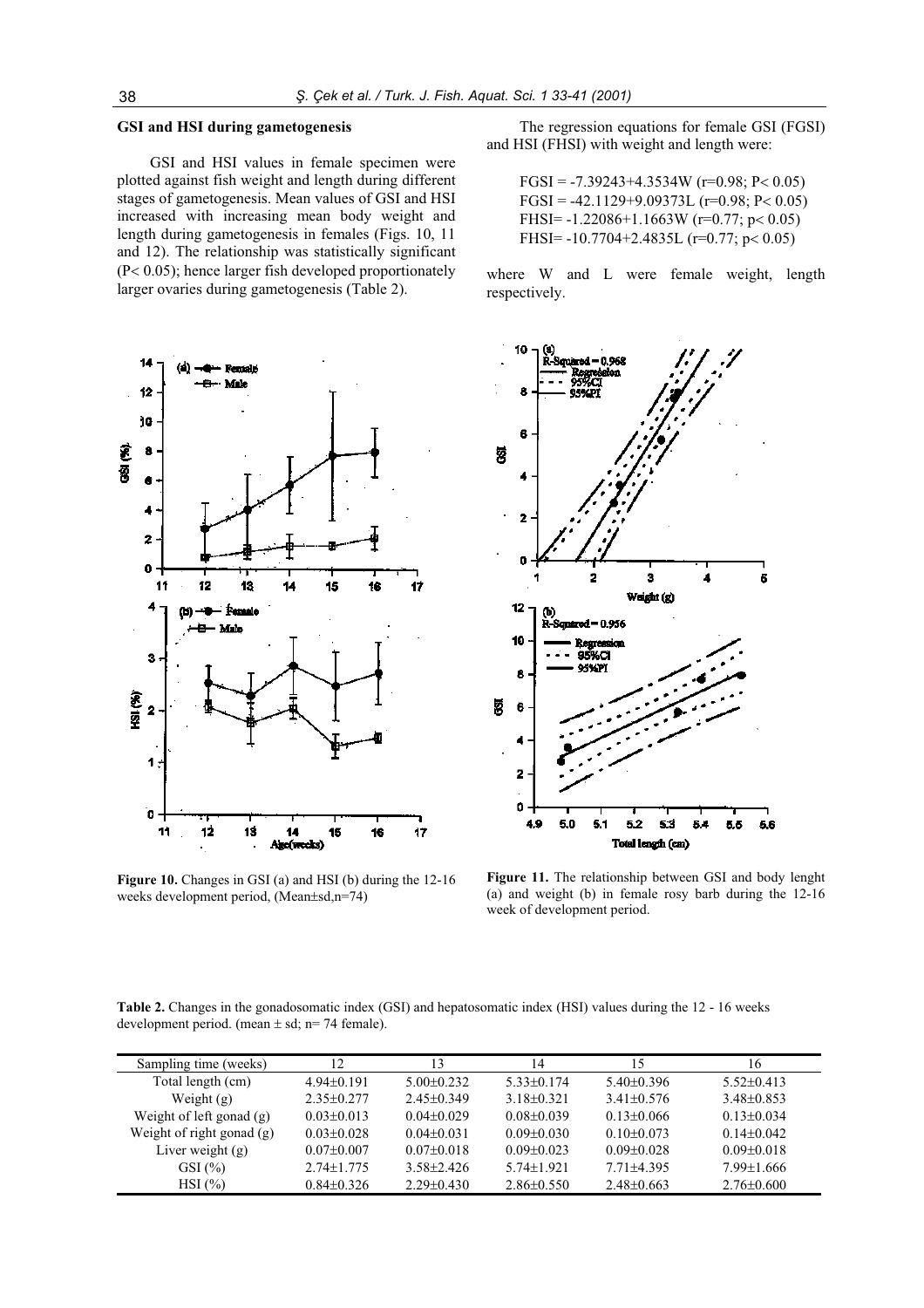

**Figure 12.** The relationship between GS, HSI and body lenght (a) and weight (b) in female *Puntius conchonius* during the 12-16 week of development period. (Mean±sd,  $n=74$ )



**Figure 13.** Differences in the number of male and female *Puntius conchonius*, during gametogenesis.

#### **Sex ratio**

The sex ratio observed for the rosy barb was slightly different from the expected ratio of 1:1 (female: male). The sex ratio observed in 100 fish taken during weeks 12-16 post-hatch was 74:26 (female: male); this difference was statistically significant ( $p<0.05$ ). In a second sampling group composed of 200 fish, taken during weeks 16-24 posthatch observed ratio was 146:54 (f: m), and the difference was also significant ( $p<0.05$ ), confirming the first sampling result. (Figure 13).

#### **Discussion**

The present study briefly described histological characteristics of developing oocytes of the rosy barb that were assigned to 3 phases (primary growth, secondary growth and maturation including hydration) and 7 stages. The stages of oocyte development were classified on the basis of observations of changes in the nucleus, nucleoli, cytoplasm, and formation of zona radiata.

In rosy barb, as in other teleosts, oogonia proliferated and turned into primary oocytes, which subsequently grew within follicles, formed cortical alveoli, entered vitellogenesis, underwent maturation, and finally was ovulated. During these phases the changes were basically similar to those reported for other teleosts (Gupta, 1975; Cumaranatunga, 1985; Bromage and Cumaranatunga, 1988; Iwamatsu *et al*., 1988; Srisakultiew, 1993). The only notable difference from the above studies was that, at the end of stage 4, crystalline yolk was clearly detected in the oocytes. As the oocytes proceeded through maturation, the crystalline yolk underwent a morphological transformation (size increased, lost their crystalline structures and became spherical in shape), although there was no evidence of yolk granules merging into a homogenous mass in the rosy barb. Thus, yolk in both post-maturational oocytes and ovulated eggs was non-crystalline. This finding was similar to those of Makeyeva and Yamel'yanova (1989) and Selman *et al*. (1993). This process is very important, since it confers on many teleosts eggs their characteristic transparency (Selman *et al*., 1993).

Rosy barbs are multiple spawners (Varadi and Horvath, 1993 and present study) and their ovaries contain oocytes in various sizes and at stages. At the maturation stage, the major part of the ovary was occupied by stage 6 oocytes that comprise a synchronous population of larger oocytes, defined as a clutch. However, a large number of previtellogenic and vitellogenic oocytes (stages 2, 3 and 4) were also detected among the mature oocytes that is a more heterogeneous population from this population clutch were recruited. On the basis of this description the rosy barb might be classified as group synchronous. In contrast, after spawning the ovaries of rosy barb contained a range of oocyte sizes and stages and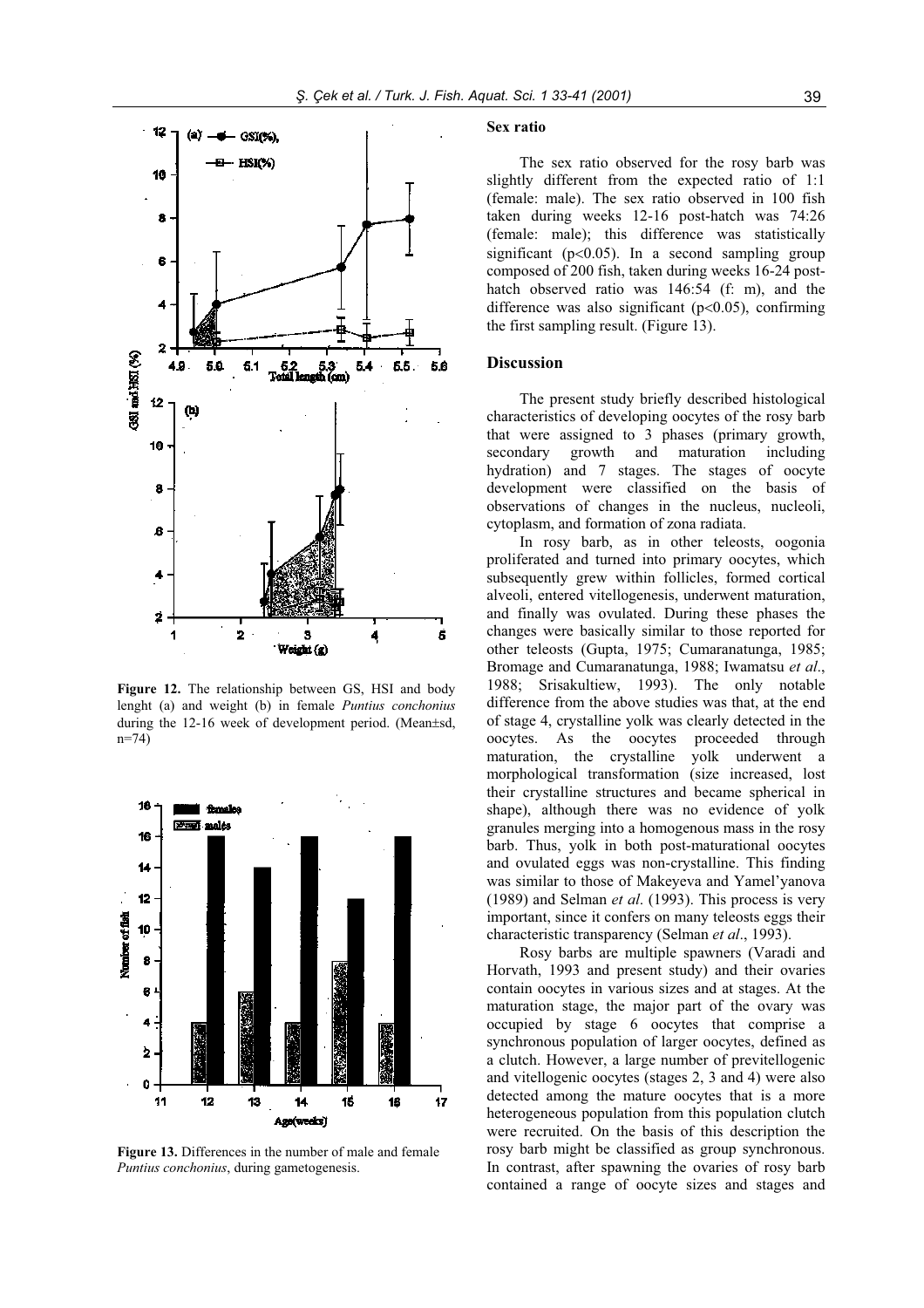oocytes in all stages were present without dominant populations. Thus, rosy barbs' ovaries might also be classified as asynchronous. Confirmation of the types of ovaries present in the rosy barb awaits further studies.

Changes in GSI and HSI followed a similar pattern during gametogenesis. This finding is similar to that reported for other species, e.g (Awaji and Hanyu, 1987; Delahunty and de Vlaming, 1980; Htun-Hun, 1978; Asahina *et al*., 1990). Since total fish length and weight are included in the calculation of GSI and HSI, they present an auto - corelation.

As previously stated, in the present study the sex ratio of *Puntius conchonius* was found to be 74% female and 26% male. This is contradictory to that of Varadi and Horvath (1993), despite the experiments being conducted under the similar conditions and rearing temperatures. The rearing temperatures were  $27\pm$  1°C and 25°C for the former and latter, respectively. As the background information on the requirements for sex determination of *Puntius conchonius* is limited, the mechanisms involved in sex determination have yet to be elucidated. Further studies should, therefore, be carried out to determine whether *Puntius conchonius* has a species-specific sex determination mechanism or possesses a major gene determining sex and/or sex chromosomes.

#### **References**

- Adam, M.M. 1995. Prefreezing and cryostorage problems of zebra fish, *Brachydanio rerio* and rosy barb, *Puntinus conchonius* embryos. PhD thesis, Stirling: Stirling University, U.K., 23-44.
- Adam, M.M., Rana, K.J. and McAndrew, B.J. 1995. Effect of cryoprotectants on activity of selected enzymes in fish embryos. Cryobiology, 32: 92-104.
- Asahina, K., Hirose, H. and Hibiya, T. 1990. Annual reproductive cycle of the topmouth gudgeon *Pseudorasbora parva* in the Tama River. Nippon Suisan Gakkaishi, 56: 243-247.
- Awaji, M. and Hanyu, I. 1987. Annual reproductive cycle of the wild type medaka. Nippon Suisan Gakkaishi, 53: 959-965.
- Axelrod, H.R. 1974. Freshwater fishes. T.F.H. Publications, 318 pp.
- Bromage, N.R. and Cumaranatunga, P.R.T. 1988. Egg production in rainbow trout. J.F. Muir.and R.J. Roberts (Eds.), Recent Advances in Aquaculture, Croom Helm., London, 65-138.
- Chandrasome, J., Chin, H.C. and Amandakoon, H.P. 1994. Reproductive biology of breeding of Cuming's barb (*Puntius cumingii* Gunther). J. Appl. Ichthyol., 10: 209-214.
- Cummaranatunga, P.R.T. 1985. The ovarian cycle of rainbow trout with special reference to atresia. PhD.Thesis, Aston University, U.K. 12-67.
- Cek, S., Bromage, N.R., Randal, C., and Rana, K. 1998. The Reproductive Biology of the Rosy barb (*Puntius conchonius*): Sex differentiation and Gametogenesis. M.S. Çelikkale, I. Okumuş, E. Düzgüneş, and C.P. Mutlu (Eds.), Proceedings of the First International Symposium on Fisheries and Ecology, Fisheco 98,

Trabzon, Turkey, 167-176.

- De Silva, S.S., Schut, J. and Kortmulder, K. 1985. Reproductive biology of six species indigenous to Sri Lanka. Environ. Biol. Fish., 12: 201-218.
- De Silva, S.S. and Kortmulder, K. 1977. Some aspects of the biology of three species of Puntius (=Barbus) (Pisces, Cyprinidae), endemic to Sri Lanka. *Netherlands* J. Zool*.,* 27: 182-194.
- de Vlaming, V. 1983. Oocytes developmental patterns and hormonal involvements, among teleost in control process. J.C. Rankin, T.J. Pitcher and R.T. Duggan (Eds.), Control Processes in Fish Physiology, Room Helm, London, 298 pp.
- de Vlaming, V., Grossman, G. and Chapman, F. 1982. On the use of gonadosomatic index. Comp. Biochem. Physiol*.*, 73A: 31-39.
- Delahunty, G. and de Vlaming, V.L. 1980. Seasonal relationship of ovary weight, liver weight and fat stores with body weight in the goldfish, *Carassius auaratus* (L.) J. Fish Biol*.,* 16: 5-13.
- Fowler, J. and Cohen, L. 1987. Statistics for ornithologists. British Trust for Ornithology Guide, 22: 176 pp.
- Gupta, S., 1975. The development of carp gonads in warm water aquaria. J. Fish Biol*.,* 7: 775-782.
- Guraya, S.S. 1986. The Cell and Molecular Biology of Fish Oogenesis. Monographs in Developmental Biology. Vol; 18. Karger, London, 223 pp.
- Guraya, S.S. 1994. Gonadal development and production of gametes in fishes. Proc. Indian Nat. Sci. Acad*.,* 60 (B): 15-32.
- Htun-Hun, M. 1978. The reproductive biology of the dab *Limanda limanda* (L.) in the North Sea: seasonal changes in the testis. J. Fish Biol*.,* 13: 361-367.
- Iwamatsu, T., Ohta, T., Oshima, E., and Sakai, N. 1988. Oogenesis in the medaka *Oryzias latipes* stages of oocyte development. Zoological Science., 5: 353-373.
- Makeyeva, A.P. and Yemel`yanova, N.G., 1989. Periodization of oogenesis in Cyprinids. J. Icthtyol*.,* 29: 55-67.
- Malhotra, Y.R. and Gupta, A. 1990. Seasonal fluctuations of *Puntius conchonius* inhabiting Lake Mansar, Jammu. J. Freshwater Biol., 2: 147-151.
- Meyyen, V.A. 1927. Observation on annual changes in the ovaries in the European perch, *Perca fluviatilis* (L). Ruskiy Zool. Zhurn*,,* 7(1): 75-113. (In Russian.).
- Meyyen, V.A. 1939. On the problem of the annual cycle of changes in the ovaries of *Neopterygii* Izv. AN SSSR*.* Ser. Biol*.,* 3: 389-420. (In Russian.).
- Selman, K. and Wallace, R.A. 1989. Cellular aspects of oocyte growth in teleosts. Zoological Science*,* 6: 211- 231.
- Selman, K., Wallace, R.A., Sarka, A. and Qi, X. 1993. Stages of oocyte development in the zebrafish, *Brachydanio rerio*. J. Morphol*.,* 218: 203-224.
- Srisakultiew, P. 1993. Reproductive biology of *Oreochromis niloticus* (L). PhD. Thesis, Stirling: Stirling University, U.K., 18-35.
- Tyler, C.R. and Sumpter, J.P. 1996. Oocyte growth and development in teleost. T.J. Pitcher (Ed.), Reviews in Fish Biology and Fisheries, Chapman and Hall Publ., 277-318.
- Varadi, L. and Horvath L. 1993. Propagation System of Rosy Barb, *Barbus, cocnchonius* (L.) for Production of Stripped Gametes. Godollo, University of Agricultural Sciences Institute of Animal Husbandry, Hungary., 1-13.
- Wallace, R. A. and Selman, K. 1981. Cellular and dynamic